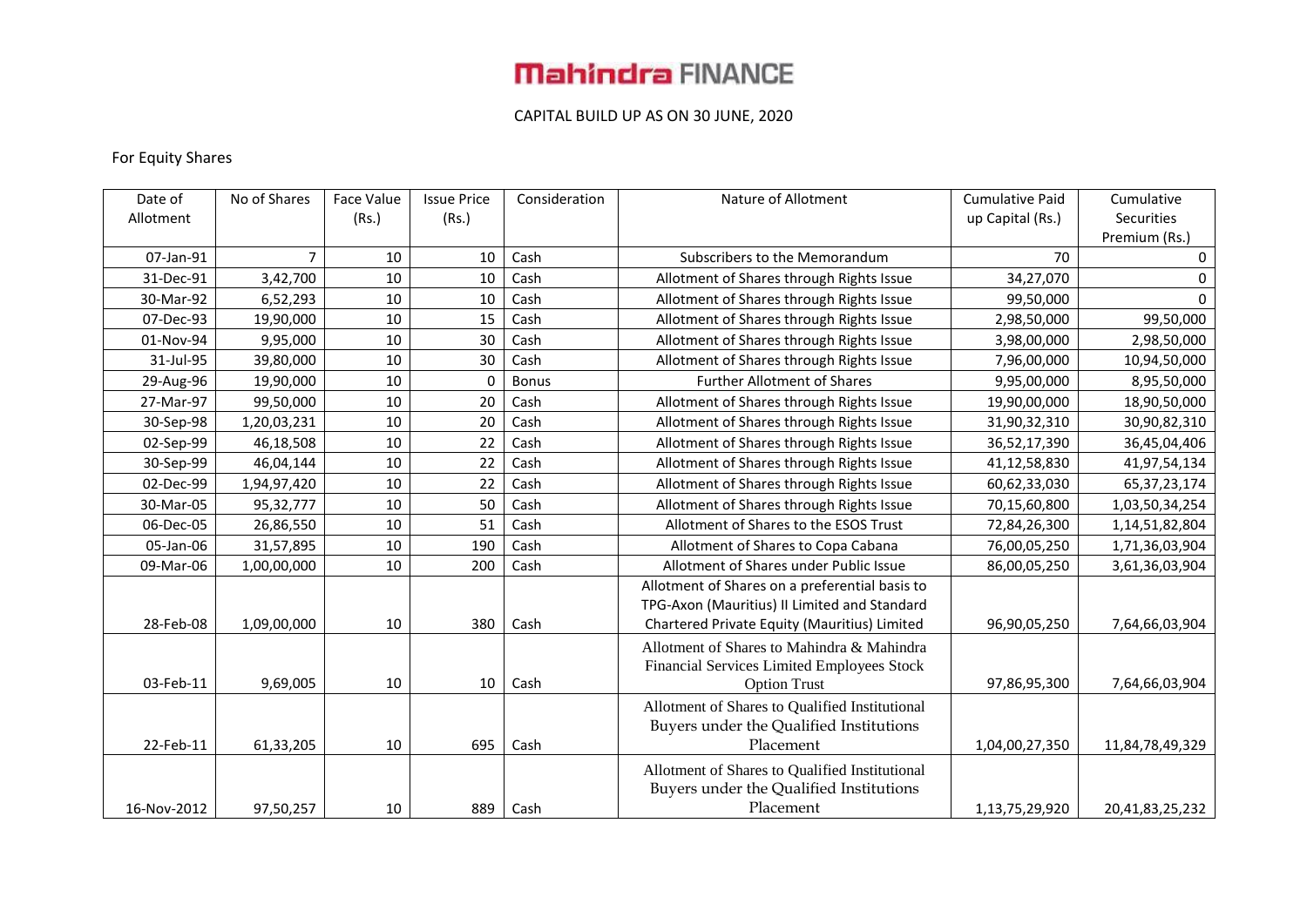### CAPITAL BUILD UP AS ON 30 JUNE, 2020

### For Equity Shares

| <b>Balance as on</b>                |              |                         |                          |                          |                |                     |
|-------------------------------------|--------------|-------------------------|--------------------------|--------------------------|----------------|---------------------|
| 31-Mar-2013                         | 56,87,64,960 | $\mathbf{2}$            |                          |                          | 1,13,75,29,920 | 20, 15, 58, 07, 775 |
| <b>Balance as on</b>                |              |                         |                          |                          |                |                     |
| 30-June-2013                        | 56,87,64,960 | $\mathbf{2}$            | $\overline{\phantom{a}}$ |                          | 1,13,75,29,920 | 20, 15, 81, 78, 959 |
| <b>Balance as on</b>                |              |                         |                          |                          |                |                     |
| 30-Sep-2013                         | 56,87,64,960 | 2                       | $\blacksquare$           | $\blacksquare$           | 1,13,75,29,920 | 20, 16, 42, 13, 353 |
| <b>Balance as on</b>                |              |                         |                          |                          |                |                     |
| 31-Dec-2013                         | 56,87,64,960 | $\mathbf{2}$            | $\blacksquare$           |                          | 1,13,75,29,920 | 20,16,44,50,006     |
| <b>Balance as on</b>                |              |                         |                          |                          |                |                     |
| 31-Mar-2014                         | 56,87,64,960 | 2                       |                          |                          | 1,13,75,29,920 | 20, 18, 24, 73, 991 |
| <b>Balance as on</b>                |              |                         |                          |                          |                |                     |
| 30-June-2014                        | 56,87,64,960 | 2                       |                          |                          | 1,13,75,29,920 | 20,19,53,14,010     |
| <b>Balance as on</b>                |              |                         |                          |                          |                |                     |
| 30-Sept-2014                        | 56,87,64,960 | $\mathbf{2}$            |                          |                          | 1,13,75,29,920 | 20, 20, 57, 14, 511 |
| <b>Balance as on</b>                |              |                         |                          |                          |                |                     |
| 31-Dec-2014                         | 56,87,64,960 | 2                       | $\blacksquare$           | $\overline{\phantom{a}}$ | 1,13,75,29,920 | 20, 20, 72, 64, 778 |
| <b>Balance as on</b>                |              |                         |                          |                          |                |                     |
| 31-Mar-2015                         | 56,87,64,960 | 2                       |                          |                          | 1,13,75,29,920 | 20, 23, 24, 24, 516 |
| <b>Balance as on</b>                |              |                         |                          |                          |                |                     |
| 30-June-2015                        | 56,87,64,960 | $\mathbf{2}$            |                          |                          | 1,13,75,29,920 | 20,23,68,02,919     |
| <b>Balance as on</b>                |              |                         |                          |                          |                |                     |
| 30-Sep-2015                         | 56,87,64,960 | $\mathbf{2}$            |                          |                          | 1,13,75,29,920 | 20,24,63,35,968     |
| <b>Balance as on</b>                |              |                         |                          |                          |                |                     |
| 31-Dec-2015                         | 56,87,64,960 | $\mathbf{2}$            |                          |                          | 1,13,75,29,920 | 20,29,03,75,662     |
| <b>Balance as on</b>                |              |                         |                          |                          |                |                     |
| 31-Mar-2016<br><b>Balance as on</b> | 56,87,64,960 | 2                       |                          |                          | 1,13,75,29,920 | 20,32,52,39,633     |
| 30-June-2016                        | 56,87,64,960 | $\overline{\mathbf{2}}$ |                          |                          | 1,13,75,29,920 | 20,14,96,36,408     |
| <b>Balance as on</b>                |              |                         |                          |                          |                |                     |
| 30-Sep-2016                         | 56,87,64,960 | 2                       |                          |                          | 1,13,75,29,920 | 20,16,40,66,658     |
| <b>Balance as on</b>                |              |                         |                          |                          |                |                     |
| 31-Dec-2016                         | 56,87,64,960 | 2                       |                          |                          | 1,13,75,29,920 | 20,23,41,98,785     |
|                                     |              |                         |                          |                          |                |                     |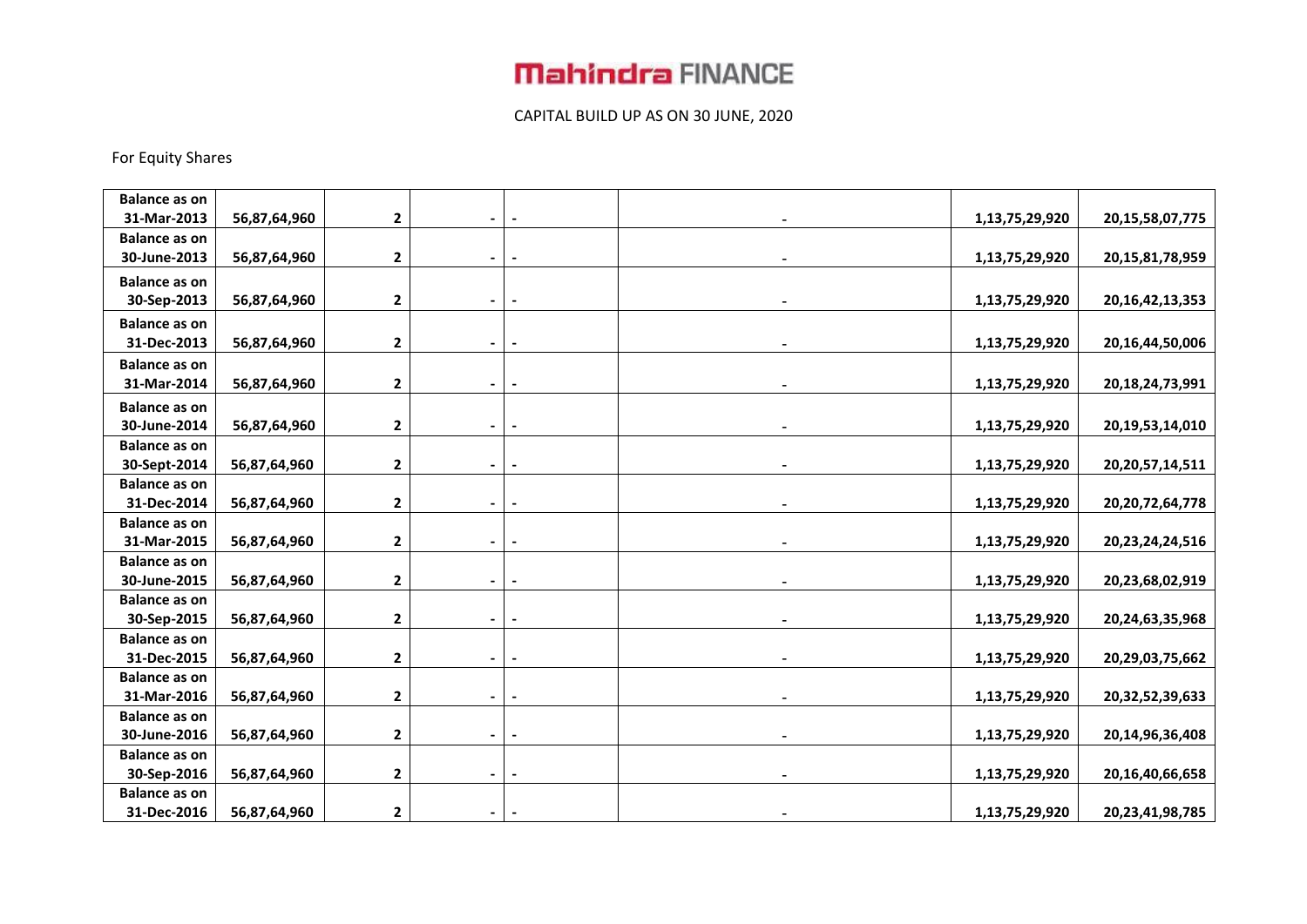### CAPITAL BUILD UP AS ON 30 JUNE, 2020

### For Equity Shares

| <b>Balance as on</b> |              |                         |                          |                          |                                                |                |                     |
|----------------------|--------------|-------------------------|--------------------------|--------------------------|------------------------------------------------|----------------|---------------------|
| 31-Mar-2017          | 56,87,64,960 | $\mathbf 2$             | $\overline{\phantom{a}}$ |                          |                                                | 1,13,75,29,920 | 20,26,27,98,319     |
| <b>Balance as on</b> |              |                         |                          |                          |                                                |                |                     |
| 30-June-2017         | 56,87,64,960 | $\mathbf 2$             | $\blacksquare$           | $\overline{\phantom{a}}$ |                                                | 1,13,75,29,920 | 20, 26, 76, 46, 254 |
| <b>Balance as on</b> |              |                         |                          |                          |                                                |                |                     |
| 30-Sept-2017         | 56,87,64,960 | $\mathbf{2}$            | $\blacksquare$           | $\overline{\phantom{a}}$ |                                                | 1,13,75,29,920 | 20,07,55,67,219     |
|                      |              |                         |                          |                          | Allotment of Shares on a preferential basis to |                |                     |
| 30-Nov-2017          | 2,50,00,000  | $\mathbf{2}$            | 422                      | <b>CASH</b>              | Mahindra & Mahindra Limited.                   | 1,18,75,29,920 | 30,48,14,03,664     |
|                      |              |                         |                          |                          | Allotment of Shares to Qualified Institutional |                |                     |
|                      |              |                         |                          |                          | Buyers under the Qualified Institutions        |                |                     |
| 07-Dec-2017          | 2,40,00,000  | $\mathbf 2$             | 440                      | <b>CASH</b>              | Placement                                      | 1,23,55,29,920 | 40,99,34,03,664     |
| <b>Balance as on</b> |              |                         |                          |                          |                                                |                |                     |
| 31-Dec-2017          | 61,77,64,960 | $\mathbf{2}$            | $\overline{\phantom{0}}$ | $\overline{\phantom{a}}$ |                                                | 1,23,55,29,920 | 41,01,07,17,190     |
| <b>Balance as on</b> |              |                         |                          |                          |                                                |                |                     |
| 31-Mar-2018          | 61,77,64,960 | $\mathbf{2}$            | $\blacksquare$           | $\overline{\phantom{a}}$ |                                                | 1,23,55,29,920 | 41,13,79,28,040     |
| <b>Balance as on</b> |              |                         |                          |                          |                                                |                |                     |
| 30-June-2018         | 61,77,64,960 | $\mathbf{2}$            | $\blacksquare$           |                          |                                                | 1,23,55,29,920 | 41,15,09,00,915     |
| <b>Balance as on</b> |              |                         |                          |                          |                                                |                |                     |
| 30-Sept-2018         | 61,77,64,960 | $\mathbf 2$             | $\blacksquare$           | $\overline{\phantom{a}}$ |                                                | 1,23,55,29,920 | 41,44,55,01,885     |
| <b>Balance as on</b> |              |                         |                          |                          |                                                |                |                     |
| 31-Dec-2018          | 61,77,64,960 | $\mathbf{2}$            | $\blacksquare$           | $\overline{\phantom{a}}$ |                                                | 1,23,55,29,920 | 41,49,76,32,092     |
| <b>Balance as on</b> |              |                         |                          |                          |                                                |                |                     |
| 31-Mar-2019          | 61,77,64,960 | $\mathbf{2}$            | $\blacksquare$           | $\blacksquare$           |                                                | 1,23,55,29,920 | 41,52,12,59,000     |
| <b>Balance as on</b> |              |                         |                          |                          |                                                |                |                     |
| 30-Jun-2019          | 61,77,64,960 | $\mathbf 2$             | $\blacksquare$           | $\blacksquare$           |                                                | 1,23,55,29,920 | 41,52,85,68,000     |
| <b>Balance as on</b> |              |                         |                          |                          |                                                |                |                     |
| 30-Sept-2019         | 61,77,64,960 | $\mathbf 2$             | $\blacksquare$           | $\blacksquare$           |                                                | 1,23,55,29,920 | 41,53,76,39,000     |
| <b>Balance as on</b> |              |                         |                          |                          |                                                |                |                     |
| 31-Dec-2019          | 61,77,64,960 | $\overline{\mathbf{2}}$ | $\overline{\phantom{0}}$ | $\blacksquare$           |                                                | 1,23,55,29,920 | 41,64,76,70,000     |
| <b>Balance as on</b> |              |                         |                          |                          |                                                |                |                     |
| 31-Mar-2020          | 61,77,64,960 | 2                       | $\blacksquare$           | $\blacksquare$           |                                                | 1,23,55,29,920 | 41,67,13,77,000     |
|                      |              |                         |                          |                          |                                                |                |                     |
|                      |              |                         |                          |                          |                                                |                |                     |